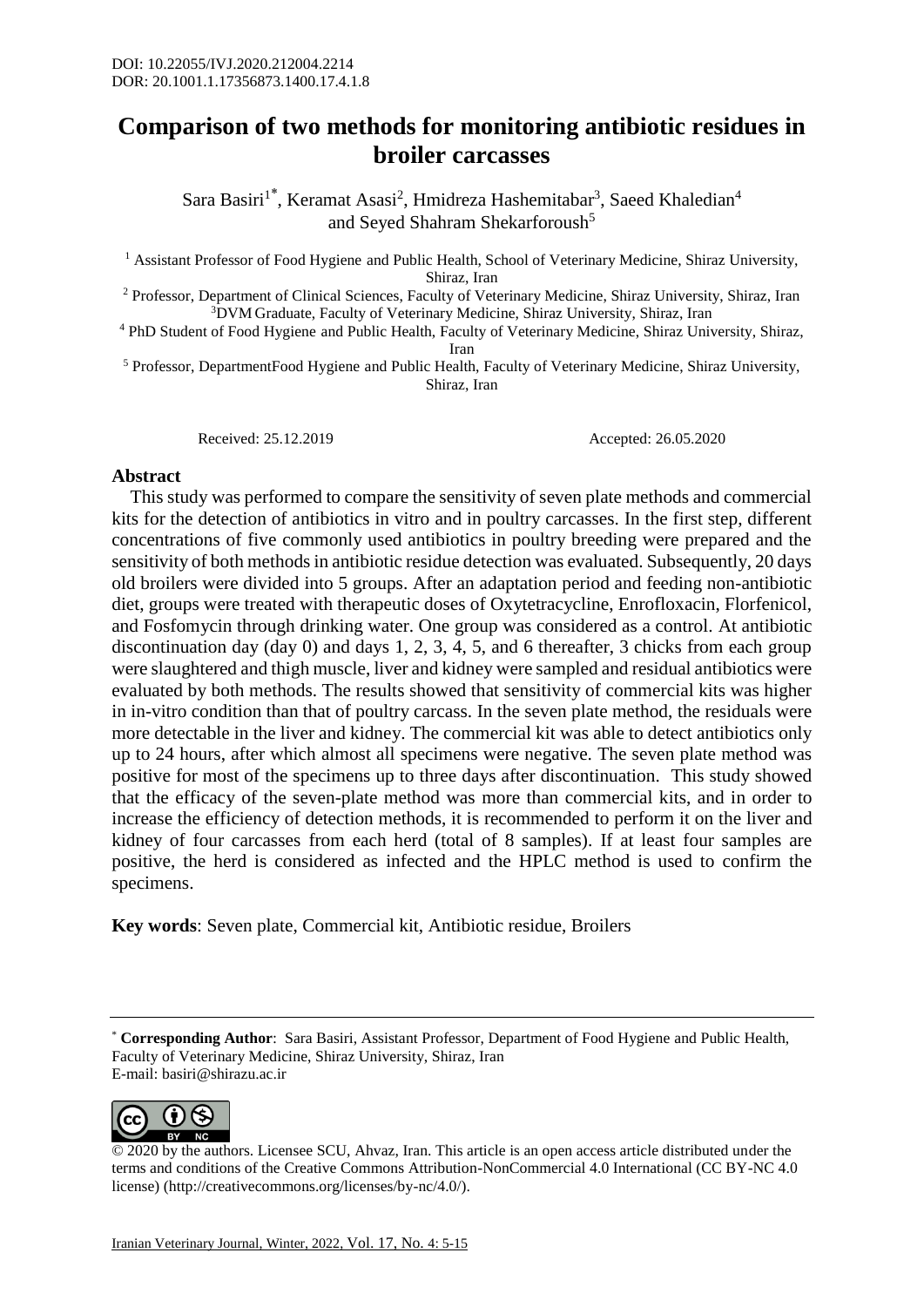## **Refrences**

- Adewuyi, G.O., Olatoye, O.I., Abafe, A.O., Otokpa, M.O., & Nkukut, N.K. (2011). High Performance Liquid Chromatographic Methods for Evaluation of Two Antibiotic Residues in Liver and Muscle of Broilers in Ibadan City, Southern Nigeria. *Journal of Pharmaceutical and Biomedical Sciences*, *11*(6), 1–4.
- Amjad, H., Iqbal, J., & Naeem, M. (2005). Analysis of Some Residual Antibiotics in Muscle, Kidney and Liver Samples of Broiler Chicken by Various Methods. Proceedings of the *Pakistan Academy of Sciences, 42*(4), 223–231.
- Apata, D. (2009). Antibiotic resistance in poultry. *International Journal of Poultry Sciences*, *8*, 404–408.
- Bogaerts, R., & Wolf, F. (1980). A standardized method for the detection of residues of antibacterial substances in fresh meat. *Fleischwirtschaft*, *60*, 672–674.
- Bruinsma, J. (2003). World agriculture: towards 2015/2030: an FAO perspective. Food and Agriculture Organization of the United Nations, Rome.
- Cantwell, H., & Okeeffe, M. (2005). Evaluation of the premi® test and comparison with thr One-plate test for the detection of antimicrobials in kidney. *Food Additives and Contaminants*, *23* (2), 120- 125.
- Codex Alimentarius. (2018). Maximum resdue limits (MRL) and risk management recommendations (RMRs) for residues of veterinary drugs in foods. Pp: 1-46.
- Er, B., Onurdağ, F.K., Demirhan, B., Özgacar, S.Ö., Öktem, A.B., & Abbasoğlu, U. (2013). creening of Quinolone Antibiotic Residues in Chicken Meat and Beef Sold in the Markets of Ankara, Turkey. *Poultry Sciences*, *92*, 2212–2215.
- Gaudin, V., Maris, P., Fuselier, R., Ribouchon, J.L., Cadieu, N., & Rault, A. (2004). Validation of a microbiological method: the STAR protocol, a five-plate test, for the screening of antibiotic residues in milk. *Food Additives and Contaminants*, *21* (5), 422–433.
- Gaudin, V., Hedou, C., Rault A., & Verdon E. (2010). Validation of a Five Plate Test, the STAR protocol, for the screening of antibiotic residues in muscle from different animal species according to European Decision 2002/657/EC, *Food Additives & Contaminants: Part A,* 27 (7), 935-952.
- Gondová, Z., Kožárová, I., Poláková, Z., &Mad'arová, M. (2014). Comparison of Four Microbiological Inhibition Tests for the Screening of Antimicrobial Residues in the Tissues of Food-Producing Animals. *Italian Journal of Animal Science*, *13* (4), 3521.
- Henchion, M., McCarthy, M., esconi, V.C., &Troy, D. (2014). Meat consumption: Trends and quality matters. *Meat Science*, *98*, 561- 568.
- Hind, E.A., Adil, S.M., &El-Rade, S.A. (2014). Screening of Antibiotic Residues in Poultry Liver, Kidney and Muscle in Khartoum State, Sudan. Journal of *Applied and Industrial Sciences*, *2*(3), 116–122.
- Hosseinkhan nazer, A., Shekarforosh, S.S., &Ghaneei, K. (1996). Using F.P.T. Method to Assess Antibiotic Residues in Lamb Carcass. *Animal Science Journal*, *8* (1), 186- 189.
- Javadi, A., Mirzaie, H., & Khatibi, S.A. (2009). Effect of roasting process on antibiotic residues in edible tissues of poultry by FPT method. *Journal of Animal and veterinary Advances 8*(12), 2468-2472.
- Kabir, J., Umoh, V.J., Audu-okoh, E., Umoh, J.U., & Kwaga, J.K.P. (2004). Veterinary drug use in poultry farms and determination of antimicrobial drug residues in commercial eggs and slaughtered chicken in Kaduna State, Nigeria. *Food Control*, *15*, 99–105.
- [Kapoor,](https://www.ncbi.nlm.nih.gov/pubmed/?term=Kapoor%20G%5BAuthor%5D&cauthor=true&cauthor_uid=29109626) G., [Saigal,](https://www.ncbi.nlm.nih.gov/pubmed/?term=Saigal%20S%5BAuthor%5D&cauthor=true&cauthor_uid=29109626) S., & [Elongavan,](https://www.ncbi.nlm.nih.gov/pubmed/?term=Elongavan%20A%5BAuthor%5D&cauthor=true&cauthor_uid=29109626) A. (2017). Action and resistance mechanisms of antibiotics: A guide for clinicians. *Journal of [Anaesthesiology](https://www.ncbi.nlm.nih.gov/pmc/articles/PMC5672523/) Clinical Pharmacology*, *33*(3), 300–305.
- Kavanagh, F. (1963). *Analytical microbiology*. New York and London: Academic Press.
- Kaya, S.E., & Filazi, A. (2010). Determination of antibiotic residues in milk samples. *Kafkas Üniversitesi Veteriner Fakültesi Dergisi*, *16*: 31-35.
- Koenen-Dierick, K., & De Beer, J.O. (1998). Optimization of an antibiotic residue screening test, based on inhibition of *Bacillus subtilis* BGA, with experimental design. *Food Additives and Contaminants*, *12*, 77–82.
- Kirbis, A. (2007). Microbiological screening method for detection of aminoglycosides, β-lactames, macrolides, tetracyclines and quinolones in meat samples. *Slov Vet Res*, *44*(1/2), 11-18.